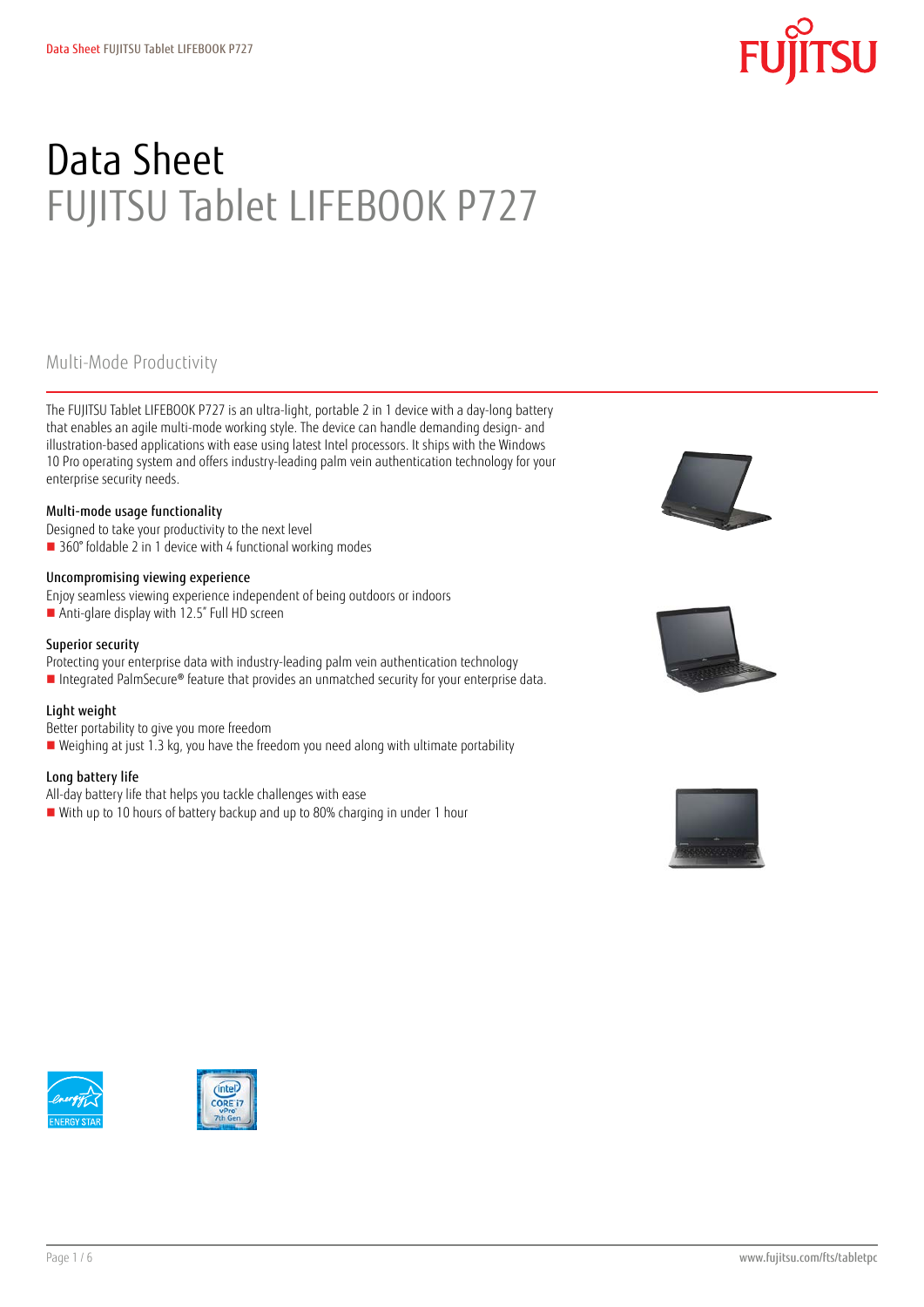## Components

| Base unit                                       | LIFEBOOK P727                                                                                                                                                                                                                                            |  |  |  |  |
|-------------------------------------------------|----------------------------------------------------------------------------------------------------------------------------------------------------------------------------------------------------------------------------------------------------------|--|--|--|--|
| <b>Operating systems</b>                        |                                                                                                                                                                                                                                                          |  |  |  |  |
| Operating system                                | Windows 10 Pro. Fujitsu recommends Windows 10 Pro.<br>Windows 10 Home                                                                                                                                                                                    |  |  |  |  |
| Microsoft OS support information                | This system receives full support from Microsoft with Windows 10/Windows 10 Pro only. For any other Microsoft<br>OS installed, this device has limited support from Microsoft. For more information, please see Microsoft's Support<br>Lifecycle FAQ.    |  |  |  |  |
| <b>Processor</b>                                | Intel® Core™ i7-7600U processor (2.8 GHz, up to 3.9 GHz, 4 MB)                                                                                                                                                                                           |  |  |  |  |
|                                                 | Intel® Core™ i5-7300U processor (2.6 GHz, up to 3.5 GHz, 3 MB)                                                                                                                                                                                           |  |  |  |  |
|                                                 | Intel® Core™ i5-7200U processor (2.5 GHz, up to 3.1 GHz, 3 MB)                                                                                                                                                                                           |  |  |  |  |
|                                                 | Intel® Core™ i3-7100U processor (2.4 GHz, 3 MB)                                                                                                                                                                                                          |  |  |  |  |
|                                                 | *Processor only for retail, SMB, education and government                                                                                                                                                                                                |  |  |  |  |
| <b>Memory modules</b>                           | 4 GB (1 module(s) 4 GB) DDR4, 2,133 MHz, SO DIMM                                                                                                                                                                                                         |  |  |  |  |
|                                                 | 8 GB (1 module(s) 8 GB) DDR4, 2,133 MHz, SO DIMM                                                                                                                                                                                                         |  |  |  |  |
|                                                 | 16 GB (1 module(s) 16 GB) DDR4, 2,133 MHz, SO DIMM                                                                                                                                                                                                       |  |  |  |  |
| Hard disk drives (internal)                     | SSD SATA III, 512 GB, OPAL capable                                                                                                                                                                                                                       |  |  |  |  |
|                                                 | SSD SATA III, 256 GB, OPAL capable                                                                                                                                                                                                                       |  |  |  |  |
|                                                 | SSD SATA III, 128 GB, OPAL capable                                                                                                                                                                                                                       |  |  |  |  |
|                                                 | PCIe-SSD, 512 GB, OPAL capable                                                                                                                                                                                                                           |  |  |  |  |
|                                                 | PCIe-SSD, 256 GB, OPAL capable                                                                                                                                                                                                                           |  |  |  |  |
| Hard disk notes                                 | One Gigabyte equals one billion bytes, when referring to hard disk drive capacity.<br>Accessible capacity may vary, also depending on used software.<br>Up to 20 GB of HDD space is reserved for system recovery<br>Internal storage interface: M.2 SATA |  |  |  |  |
| Interface add on cards/components<br>(optional) |                                                                                                                                                                                                                                                          |  |  |  |  |
| 3G/4G (optional)                                | LTE Sierra Wireless EM7305                                                                                                                                                                                                                               |  |  |  |  |
| WLAN (optional)                                 | Import and usage according to country-specific regulations.                                                                                                                                                                                              |  |  |  |  |
| <b>Display</b>                                  | 31.8 cm (12.5-inch), LED backlight, (HD), Glare, magnesium, 1,366 x 768 pixel, 1,000:1,220 cd/m <sup>2</sup>                                                                                                                                             |  |  |  |  |
|                                                 | 31.8 cm (12.5-inch), LED backlight, (HD), Anti-glare display, magnesium, 1, 366 x 768 pixel, 1, 000:1, 220 cd/m <sup>2</sup>                                                                                                                             |  |  |  |  |
|                                                 | 31.8 cm (12.5-inch), LED backlight, (Full HD), Glare, magnesium, 1,920 x 1,080 pixel, 1,000:1,300 cd/m <sup>2</sup>                                                                                                                                      |  |  |  |  |
|                                                 | 31.8 cm (12.5-inch), LED backlight, (Full HD), Anti-glare display, magnesium, 1,920 x 1,080 pixel, 1,000:1,300 cd/m <sup>2</sup>                                                                                                                         |  |  |  |  |
| <b>Multimedia</b>                               |                                                                                                                                                                                                                                                          |  |  |  |  |
| Camera                                          | Built-in webcam (HD) with Status LED                                                                                                                                                                                                                     |  |  |  |  |

## Base unit

| Base unit                         | LIFEBOOK P727                             |  |  |  |
|-----------------------------------|-------------------------------------------|--|--|--|
| <b>General system information</b> |                                           |  |  |  |
| Chipset                           | Integrated in CPU                         |  |  |  |
| Supported capacity RAM (max.)     | 16 GB                                     |  |  |  |
| <b>Memory slots</b>               | I DIMM (DDR4)                             |  |  |  |
| Memory notes                      | DDR4 - 2133 MHz                           |  |  |  |
| LAN                               | Built-in 10/100/1,000 MBit/s Intel® I219V |  |  |  |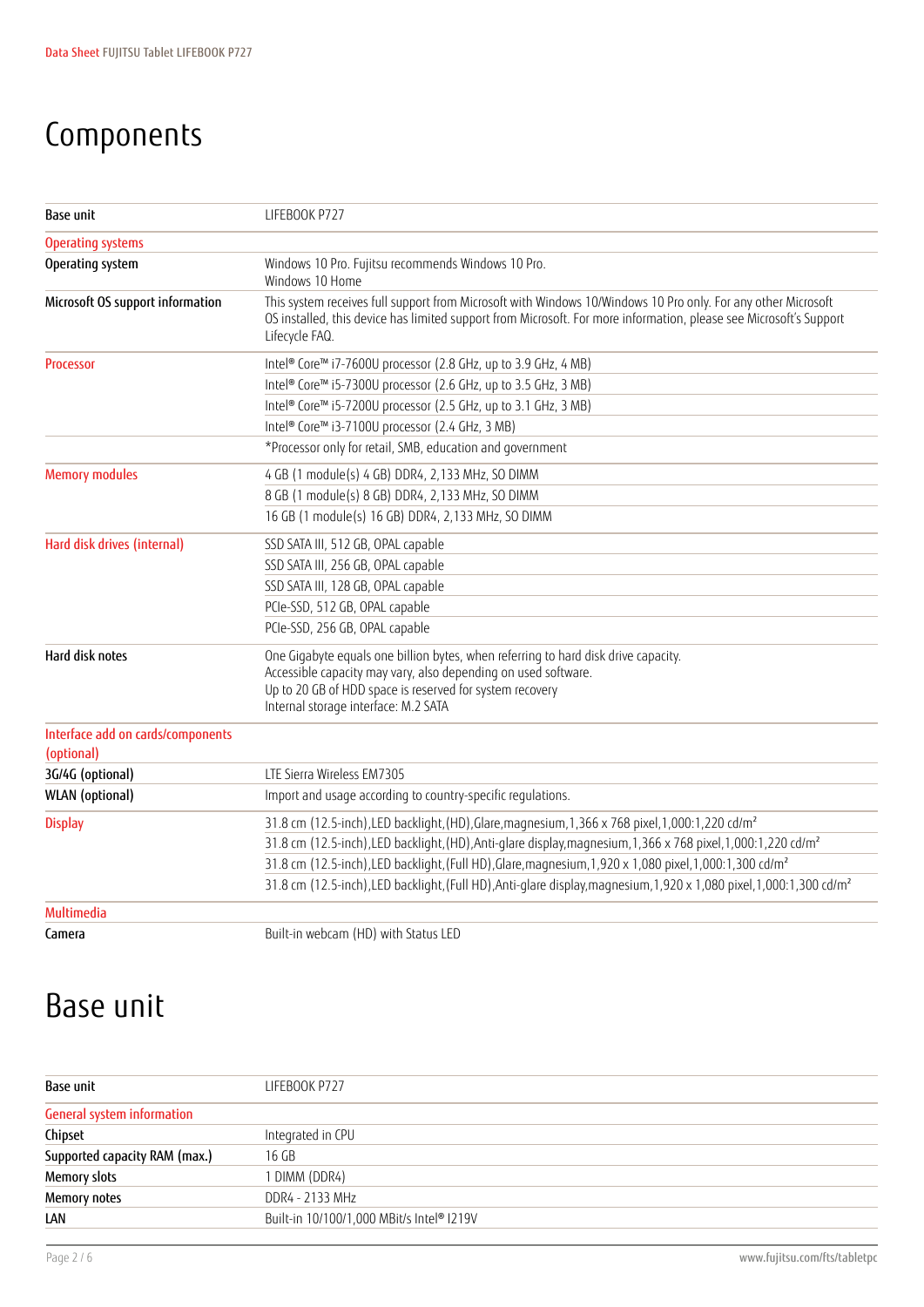| <b>General system information</b>                  |                                                                                                                                                                                                 |  |  |  |  |
|----------------------------------------------------|-------------------------------------------------------------------------------------------------------------------------------------------------------------------------------------------------|--|--|--|--|
| LAN notes                                          | Intel I219-LM for AMT                                                                                                                                                                           |  |  |  |  |
| <b>BIOS features</b>                               | InsydeH20 Bios                                                                                                                                                                                  |  |  |  |  |
| Audio type                                         | On board                                                                                                                                                                                        |  |  |  |  |
| Audio codec                                        | Realtek ALC255                                                                                                                                                                                  |  |  |  |  |
| <b>Audio features</b>                              | 2x digital array microphones, 2x built-in speakers (stereo)                                                                                                                                     |  |  |  |  |
| Display                                            | 31.8 cm (12.5-inch), Anti-Glare or Glare options, HD-500:1; FHD-700:1, HD-220 cd/m <sup>2</sup> ; FHD-300 cd/m <sup>2</sup>                                                                     |  |  |  |  |
| Display notes                                      | Wide-view high-bright LED display (for enhanced outdoor viewing). With magnesium display lid.<br>Integrated ambient light sensor for automatic backlight adjustment to the working environment. |  |  |  |  |
| Sensors                                            | 3-axis Accelerometer<br>Gyroscope<br>Ambient Light Sensor<br>Magnetic Field Sensor<br>Compass                                                                                                   |  |  |  |  |
| Aspect ratio                                       | 16:9                                                                                                                                                                                            |  |  |  |  |
| Brightness - typical                               | HD - 220 cd/m <sup>2</sup> ; FHD - 300 cd/m <sup>2</sup>                                                                                                                                        |  |  |  |  |
| Contrast - typical                                 | HD-500:1;FHD-700:1                                                                                                                                                                              |  |  |  |  |
| Digitizer / Touch Technology                       | Wacom Digitizer for pen (AES) input plus capacitive 10 finger multi-touch screen                                                                                                                |  |  |  |  |
| Ambient light sensor                               | Integrated                                                                                                                                                                                      |  |  |  |  |
| Ambient light sensor notes                         | While enabled, the ambient light sensor automatically adjusts the display backlight                                                                                                             |  |  |  |  |
| <b>Graphics</b>                                    |                                                                                                                                                                                                 |  |  |  |  |
| <b>Base unit</b>                                   | LIFEBOOK P727                                                                                                                                                                                   |  |  |  |  |
| TFT resolution (HDMI)                              | up to 1,920 x 1,200                                                                                                                                                                             |  |  |  |  |
| TFT resolution (VGA)                               | up to 1,920 x 1,200                                                                                                                                                                             |  |  |  |  |
| TFT resolution (DVI on Port Replicator)            | up to 1,920 x 1,200                                                                                                                                                                             |  |  |  |  |
| TFT resolution (DisplayPort on Port<br>Replicator) | up to 2,560 x 1,600                                                                                                                                                                             |  |  |  |  |
| Graphics brand name                                | Intel® HD Graphics 620                                                                                                                                                                          |  |  |  |  |
| <b>Graphics features</b>                           | 3 Display Support (2 external, 1 internal)                                                                                                                                                      |  |  |  |  |
| <b>Graphics notes</b>                              | Shared memory depending on main memory size and operating system                                                                                                                                |  |  |  |  |
| <b>Interfaces</b>                                  |                                                                                                                                                                                                 |  |  |  |  |
| DC-in                                              | $\mathbf{1}$                                                                                                                                                                                    |  |  |  |  |
| Audio: line-out / headphone                        | 1 (combo port with Audio line-in)                                                                                                                                                               |  |  |  |  |
| Audio: line-in / microphone                        | (combo port with Audio line-out)                                                                                                                                                                |  |  |  |  |
| Internal microphones                               | 2 (digital)                                                                                                                                                                                     |  |  |  |  |
| USB 3.1 Gen 2 total                                | 2 (incl. 1x Anytime USB Charge functionality, left side) Gen 1                                                                                                                                  |  |  |  |  |
| USB Type-C                                         |                                                                                                                                                                                                 |  |  |  |  |
| VGA                                                | 1                                                                                                                                                                                               |  |  |  |  |
| <b>HDMI</b>                                        | 1                                                                                                                                                                                               |  |  |  |  |
| Ethernet (RJ-45)                                   | 1                                                                                                                                                                                               |  |  |  |  |
| Memory card slots                                  | 1 SD up to 2GB, SDHC up to 32GB, SDXC up to 128GB                                                                                                                                               |  |  |  |  |
| SmartCard slot                                     | 1 (optional)                                                                                                                                                                                    |  |  |  |  |
| SIM card slot                                      | 1 (only for models with integrated 4G/LTE)                                                                                                                                                      |  |  |  |  |
| <b>Keyboard and pointing devices</b>               |                                                                                                                                                                                                 |  |  |  |  |
|                                                    | Isolation keyboard                                                                                                                                                                              |  |  |  |  |
|                                                    | Number of keyboard keys: 85, Keyboard pitch: 18.4 mm, Keyboard stroke: 1.7 mm                                                                                                                   |  |  |  |  |
|                                                    | Multi gesture touchpad with integrated mouse button functionality<br>Tablet Pen, stored in pen garage<br>Touch-screen                                                                           |  |  |  |  |
| Input devices (optional)                           | Keyboard with multi gesture touchpad and 2 mouse buttons                                                                                                                                        |  |  |  |  |
| Wireless technologies                              |                                                                                                                                                                                                 |  |  |  |  |
| Antennas                                           | 2x dual band for WLAN, 2x for LTE, Bluetooth shared with WLAN                                                                                                                                   |  |  |  |  |
| Bluetooth                                          | V4.1                                                                                                                                                                                            |  |  |  |  |
|                                                    |                                                                                                                                                                                                 |  |  |  |  |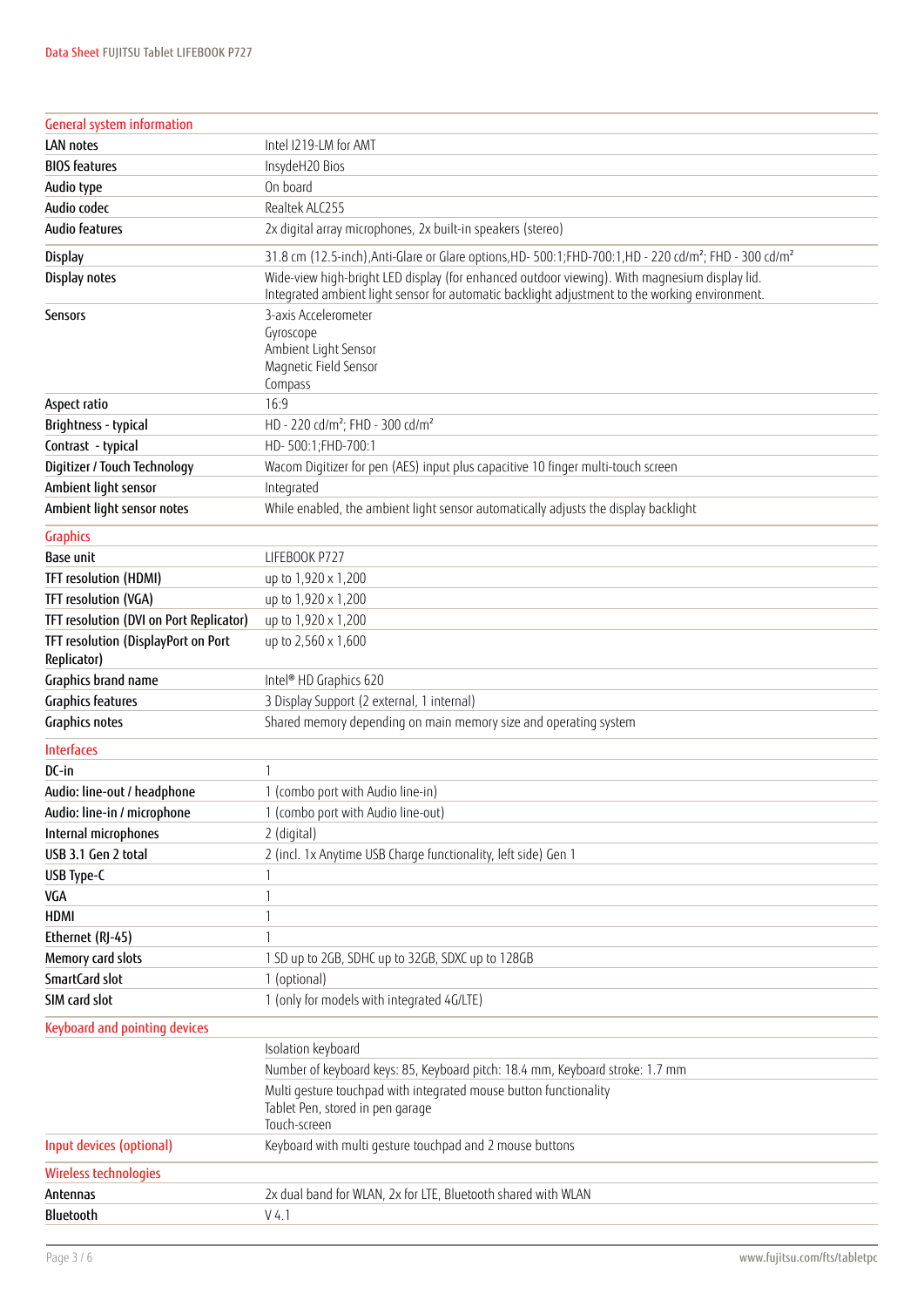| Wireless technologies               |                                                                                                                                                                                                                                                                                                                                                                                                                                                                                                                                                          |  |  |  |  |
|-------------------------------------|----------------------------------------------------------------------------------------------------------------------------------------------------------------------------------------------------------------------------------------------------------------------------------------------------------------------------------------------------------------------------------------------------------------------------------------------------------------------------------------------------------------------------------------------------------|--|--|--|--|
| <b>WLAN</b> encryption              | WEP, WPA, WPA2                                                                                                                                                                                                                                                                                                                                                                                                                                                                                                                                           |  |  |  |  |
| <b>WLAN</b> notes                   | Import and usage according to country-specific regulations.                                                                                                                                                                                                                                                                                                                                                                                                                                                                                              |  |  |  |  |
| Integrated LTE or UMTS              | LTE Sierra Wireless EM7305 (Cat. 3) (optional)                                                                                                                                                                                                                                                                                                                                                                                                                                                                                                           |  |  |  |  |
| LTE/UMTS/GPS notes                  | Including GPS functionality<br>Import and usage according to country-specific regulations.                                                                                                                                                                                                                                                                                                                                                                                                                                                               |  |  |  |  |
| GPS                                 | Embedded in 3G/4G module if configured with WWAN                                                                                                                                                                                                                                                                                                                                                                                                                                                                                                         |  |  |  |  |
| Power supply                        |                                                                                                                                                                                                                                                                                                                                                                                                                                                                                                                                                          |  |  |  |  |
| AC Adapter                          | 19 V / 65 W (3.42 A), 100 V - 240 V, 50 Hz - 60 Hz, 3-pin (grounded) slim and light AC-Adapter                                                                                                                                                                                                                                                                                                                                                                                                                                                           |  |  |  |  |
| <b>Notes</b>                        | 65W AC Adapter for usage with system/ min. 90W AC Adapter for usage with Port Replicator                                                                                                                                                                                                                                                                                                                                                                                                                                                                 |  |  |  |  |
| 1st battery options                 | Lithium Polymer battery 3-cell, 45 Wh                                                                                                                                                                                                                                                                                                                                                                                                                                                                                                                    |  |  |  |  |
| <b>Battery features</b>             | Rapid Charge                                                                                                                                                                                                                                                                                                                                                                                                                                                                                                                                             |  |  |  |  |
| Runtime 1st battery                 | up to 10 h                                                                                                                                                                                                                                                                                                                                                                                                                                                                                                                                               |  |  |  |  |
| Battery charging time               | $~\sim$ 130min                                                                                                                                                                                                                                                                                                                                                                                                                                                                                                                                           |  |  |  |  |
| <b>Battery notes</b>                | Battery runtime information is based on worldwide acknowledged BAPCO Mobile Mark 2007 Benchmark (readers<br>mode e.q. surfing the internet, writing E-mails, viewing documents) which provides results that enable direct product<br>comparisons between manufacturers. It does not quarantee any specific battery runtime which actually can be lower<br>and may vary depending on product model, configuration, application and power management settings. The battery<br>capacity slightly decreases with every charging cycle and over the lifetime. |  |  |  |  |
| Dimensions / Weight / Environmental |                                                                                                                                                                                                                                                                                                                                                                                                                                                                                                                                                          |  |  |  |  |
| Dimensions (W x D x H)              | 299 x 209 x 18.79 mm back (w/o rubber feet) mm                                                                                                                                                                                                                                                                                                                                                                                                                                                                                                           |  |  |  |  |
| Weight                              | from $1.2$ kg                                                                                                                                                                                                                                                                                                                                                                                                                                                                                                                                            |  |  |  |  |
| Weight (lbs)                        | $3.5$ lbs                                                                                                                                                                                                                                                                                                                                                                                                                                                                                                                                                |  |  |  |  |
| Weight notes                        | Weight may vary depending on actual configuration (including battery pack)                                                                                                                                                                                                                                                                                                                                                                                                                                                                               |  |  |  |  |
| Operating ambient temperature       | Running: 5 - 35 °C; Packed -10 - 60 °C                                                                                                                                                                                                                                                                                                                                                                                                                                                                                                                   |  |  |  |  |
| Operating relative humidity         | Running: 20 - 80% (relative humidity); Packed: 20 - 80% (relative humidity)                                                                                                                                                                                                                                                                                                                                                                                                                                                                              |  |  |  |  |
| Product                             |                                                                                                                                                                                                                                                                                                                                                                                                                                                                                                                                                          |  |  |  |  |
| Compliance link                     | http://globalsp.ts.fujitsu.com/sites/certificates                                                                                                                                                                                                                                                                                                                                                                                                                                                                                                        |  |  |  |  |
| <b>Additional Software</b>          |                                                                                                                                                                                                                                                                                                                                                                                                                                                                                                                                                          |  |  |  |  |
| Additional software (preinstalled)  | Adobe® Reader® (pdf reader)<br>CyberLink YouCam (webcam software)<br>Fujitsu Display Manager<br>Fujitsu DeskUpdate (driver and utility tool)<br>ShockSensor Utility<br>Power Saving Utility<br>Fujitsu Plugfree Network (network management utility)<br>EasyGuide online user documentation<br>Microsoft Office (buy license to activate the pre-installed Microsoft Office)                                                                                                                                                                             |  |  |  |  |
| Additional software (optional)      | Recovery DVD for Windows®<br>Drivers & Utilities DVD (DUDVD) optional<br>CyberLink PowerDVD BD (playback software for Blu-ray Disc™)<br>CyberLink PowerDVD DVD (playback software for DVD)<br>CyberLink YouCam (webcam software)<br>Nero (backup and burning software)                                                                                                                                                                                                                                                                                   |  |  |  |  |
| <b>Manageability</b>                |                                                                                                                                                                                                                                                                                                                                                                                                                                                                                                                                                          |  |  |  |  |
| Manageability technology            | DeskUpdate Driver management<br>PXE 2.1 Boot code<br>Wake up from S5 (off mode)<br>WoL (Wake on LAN)                                                                                                                                                                                                                                                                                                                                                                                                                                                     |  |  |  |  |
| Manageability software              | DeskView Client<br>DeskView Instant BIOS Management                                                                                                                                                                                                                                                                                                                                                                                                                                                                                                      |  |  |  |  |
| DeskView components                 | Inventory Management<br><b>BIOS Management</b><br>Driver Management<br>Security Management<br>Alarm Management                                                                                                                                                                                                                                                                                                                                                                                                                                           |  |  |  |  |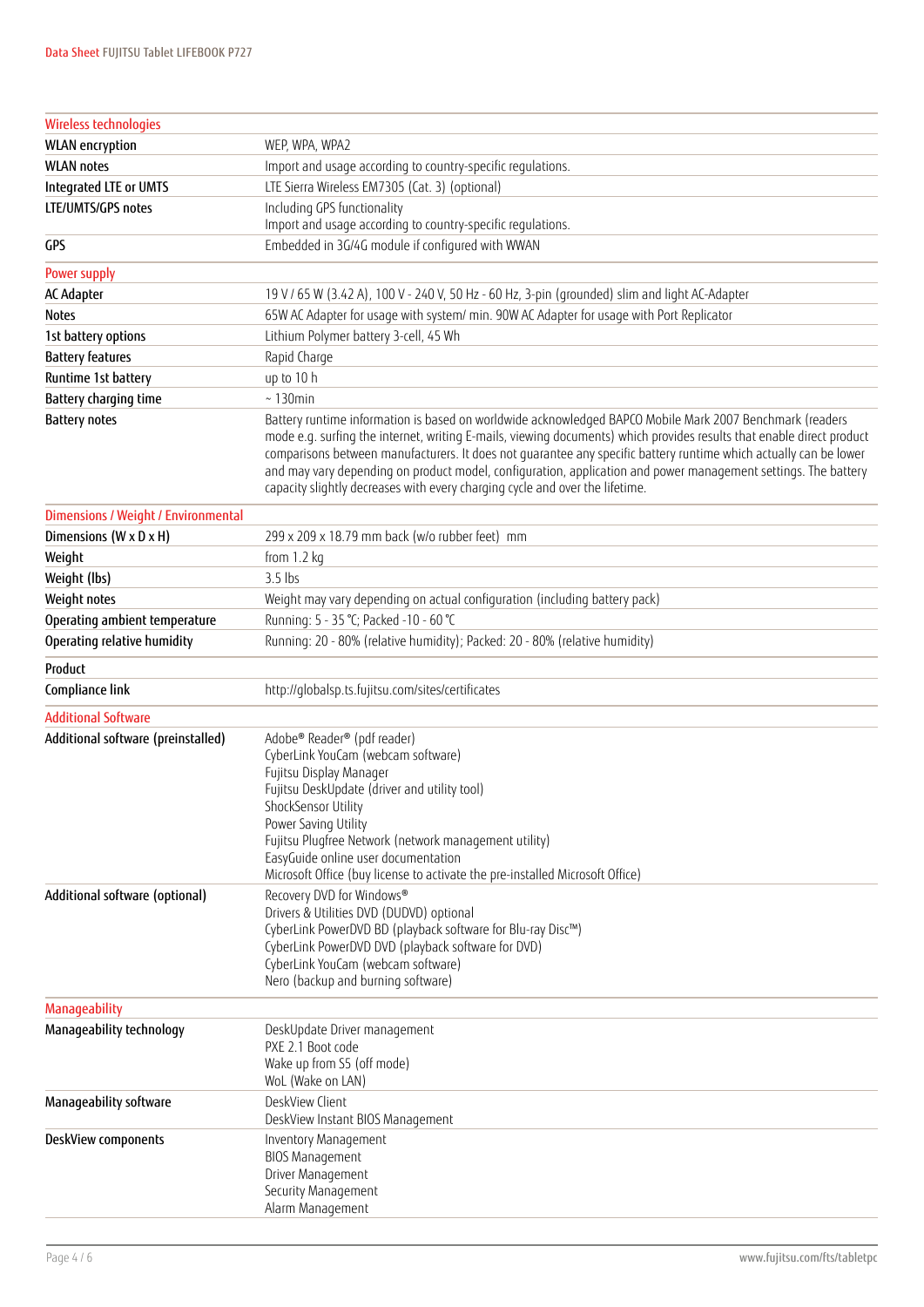| Supported standards<br>WMI (Windows Management Instrumentation)<br>PXE (Preboot Execution Environment)<br>DMI (Desktop Management Interface)<br>SMBIOS (System Management BIOS)<br>WBEM (Web Based Enterprise Management)<br>CIM (Common Information Model)<br>BootP (made4you)<br>http://www.fujitsu.com/fts/manageability<br>Manageability link<br><b>Security</b><br><b>Physical Security</b><br>Kensington Lock support<br>System and BIOS Security<br>Absolute Persistence® technology capable BIOS<br>EraseDisk (optional)<br>Optional: Trusted Platform Module (TPM 2.0)<br>Hard disk password<br><b>User Security</b><br>User and supervisor BIOS password<br>Embedded fingerprint sensor (optional)<br>Workplace Protect (secure authentication solution)<br>Smartcard reader (integrated)<br>Integrated palm vein sensor (optional) |                      |  |  |  |
|-----------------------------------------------------------------------------------------------------------------------------------------------------------------------------------------------------------------------------------------------------------------------------------------------------------------------------------------------------------------------------------------------------------------------------------------------------------------------------------------------------------------------------------------------------------------------------------------------------------------------------------------------------------------------------------------------------------------------------------------------------------------------------------------------------------------------------------------------|----------------------|--|--|--|
|                                                                                                                                                                                                                                                                                                                                                                                                                                                                                                                                                                                                                                                                                                                                                                                                                                               | <b>Manageability</b> |  |  |  |
|                                                                                                                                                                                                                                                                                                                                                                                                                                                                                                                                                                                                                                                                                                                                                                                                                                               |                      |  |  |  |
|                                                                                                                                                                                                                                                                                                                                                                                                                                                                                                                                                                                                                                                                                                                                                                                                                                               |                      |  |  |  |
|                                                                                                                                                                                                                                                                                                                                                                                                                                                                                                                                                                                                                                                                                                                                                                                                                                               |                      |  |  |  |
|                                                                                                                                                                                                                                                                                                                                                                                                                                                                                                                                                                                                                                                                                                                                                                                                                                               |                      |  |  |  |
|                                                                                                                                                                                                                                                                                                                                                                                                                                                                                                                                                                                                                                                                                                                                                                                                                                               |                      |  |  |  |
|                                                                                                                                                                                                                                                                                                                                                                                                                                                                                                                                                                                                                                                                                                                                                                                                                                               |                      |  |  |  |
|                                                                                                                                                                                                                                                                                                                                                                                                                                                                                                                                                                                                                                                                                                                                                                                                                                               |                      |  |  |  |
|                                                                                                                                                                                                                                                                                                                                                                                                                                                                                                                                                                                                                                                                                                                                                                                                                                               |                      |  |  |  |
|                                                                                                                                                                                                                                                                                                                                                                                                                                                                                                                                                                                                                                                                                                                                                                                                                                               |                      |  |  |  |
|                                                                                                                                                                                                                                                                                                                                                                                                                                                                                                                                                                                                                                                                                                                                                                                                                                               |                      |  |  |  |
|                                                                                                                                                                                                                                                                                                                                                                                                                                                                                                                                                                                                                                                                                                                                                                                                                                               |                      |  |  |  |
|                                                                                                                                                                                                                                                                                                                                                                                                                                                                                                                                                                                                                                                                                                                                                                                                                                               |                      |  |  |  |
|                                                                                                                                                                                                                                                                                                                                                                                                                                                                                                                                                                                                                                                                                                                                                                                                                                               |                      |  |  |  |
|                                                                                                                                                                                                                                                                                                                                                                                                                                                                                                                                                                                                                                                                                                                                                                                                                                               |                      |  |  |  |
|                                                                                                                                                                                                                                                                                                                                                                                                                                                                                                                                                                                                                                                                                                                                                                                                                                               |                      |  |  |  |
|                                                                                                                                                                                                                                                                                                                                                                                                                                                                                                                                                                                                                                                                                                                                                                                                                                               |                      |  |  |  |
|                                                                                                                                                                                                                                                                                                                                                                                                                                                                                                                                                                                                                                                                                                                                                                                                                                               |                      |  |  |  |
|                                                                                                                                                                                                                                                                                                                                                                                                                                                                                                                                                                                                                                                                                                                                                                                                                                               |                      |  |  |  |
|                                                                                                                                                                                                                                                                                                                                                                                                                                                                                                                                                                                                                                                                                                                                                                                                                                               |                      |  |  |  |
|                                                                                                                                                                                                                                                                                                                                                                                                                                                                                                                                                                                                                                                                                                                                                                                                                                               |                      |  |  |  |
|                                                                                                                                                                                                                                                                                                                                                                                                                                                                                                                                                                                                                                                                                                                                                                                                                                               |                      |  |  |  |
| <b>Warranty</b>                                                                                                                                                                                                                                                                                                                                                                                                                                                                                                                                                                                                                                                                                                                                                                                                                               |                      |  |  |  |

| http://support.ts.fujitsu.com/warranty                  |  |  |  |  |
|---------------------------------------------------------|--|--|--|--|
| <b>Product Support Services - the perfect extension</b> |  |  |  |  |
| 9x5, Onsite Response Time: Next Business Day            |  |  |  |  |
| http://ts.fujitsu.com/Supportservice                    |  |  |  |  |
|                                                         |  |  |  |  |

### Recommended Accessories

|                                  |                                                                                                                                                                                                                                                                                                                                                              | Order Code:<br>S26391-F1667-L100 |
|----------------------------------|--------------------------------------------------------------------------------------------------------------------------------------------------------------------------------------------------------------------------------------------------------------------------------------------------------------------------------------------------------------|----------------------------------|
|                                  |                                                                                                                                                                                                                                                                                                                                                              | Order Code:<br>S26391-F6097-L363 |
| Sneaker Sleeve 12.5              | The Sneaker Sleeve 12.5 protects notebooks or tablets with up to 12.5-<br>inch screens. The front half of the bag has dedicated compartments for<br>your notebook, power cord, office supplies and personal items. The back<br>half of the bag has an expanding, divided compartment for your files. It is<br>designed to combine fashion and functionality. | Order Code:<br>S26391-F1194-L201 |
| Wireless Notebook Mouse<br>WI610 | The Wireless Notebook Mouse W1610 uses the latest wireless 2.4 GHz<br>technology, and an ultra-high resolution switchable sensor to give you<br>the precision and reliability you need (1000/1500/2000 dpi). Sporting a<br>stylish silver-black finish, the WI610 wireless mouse is well suited to all<br>environments.                                      | Order Code:<br>S26381-K460-L100  |